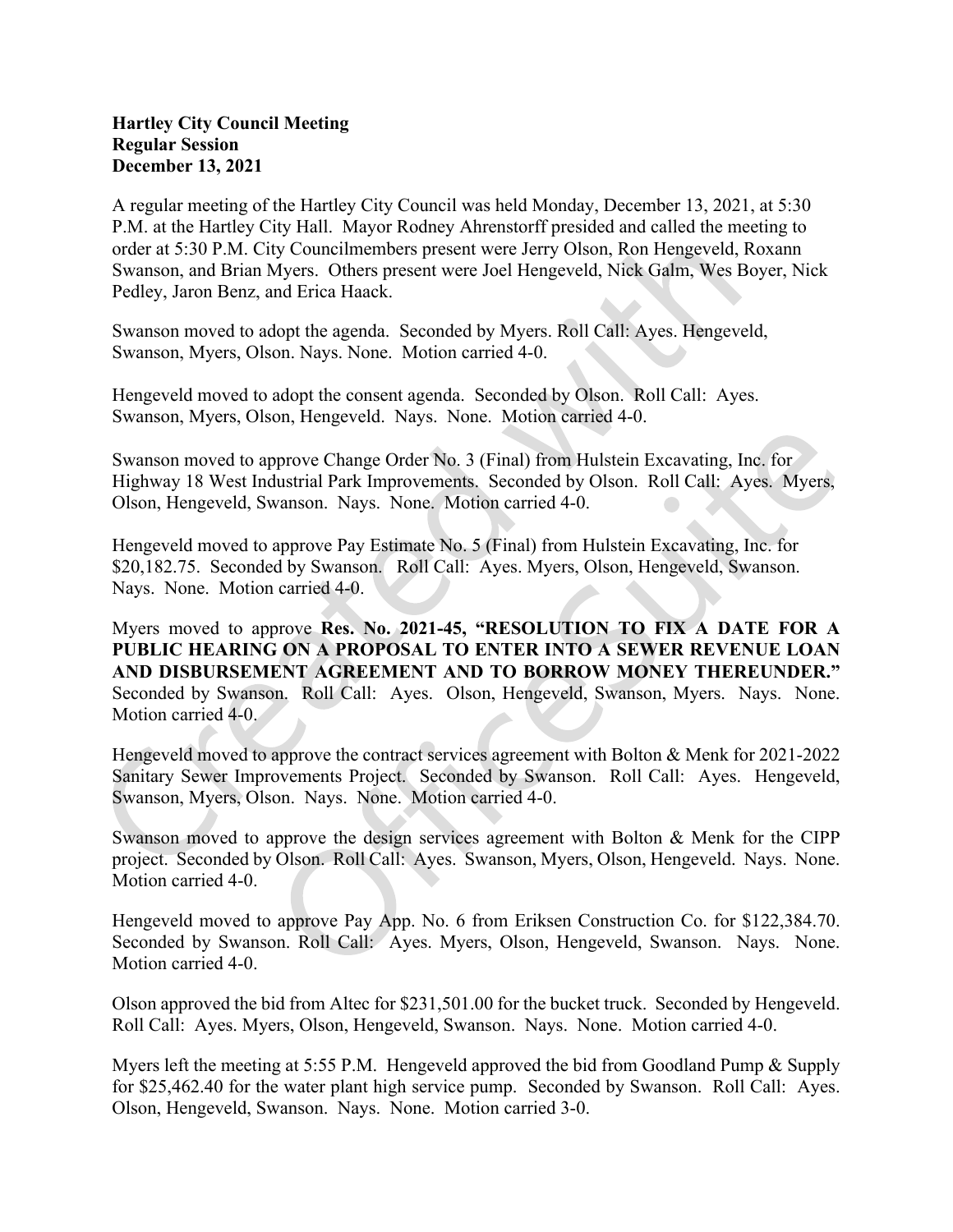Myers rejoined the meeting at 5:57 P.M. Hengeveld moved to approve Res. No. 2021-46, "RESOLUTION APPROVING APPOINTMENT OF WATER AFFIDAVIT OPERATOR AND SETTING WAGE FOR SUCH POSITION." Seconded by Myers. Roll Call: Ayes. Hengeveld, Swanson, Myers, Olson. Nays. None. Motion carried 4-0.

Swanson moved to approve Res. No. 2021-47, "RESOLUTION SETTING A DATE FOR A PUBLIC HEARING ON THE ADOPTION O FTHE MULTI-JURISDICTIONAL HAZARD MITIGATION PLAN FOR SIOUX, O'BRIEN AND OSCEOLA COUNTY, IOWA." Seconded by Myers. Roll Call: Ayes. Swanson, Myers, Olson, Hengeveld. Nays. None. Motion carried 4-0.

Myers moved to adopt Addendum No. A-2 to IAMU Operations & Maintenance Plan. Seconded by Swanson. Roll Call: Ayes. Myers, Olson, Hengeveld, Swanson. Nays. None. Motion carried 4-0.

Hengeveld moved to approve a \$14/ton sale price for crushed concrete. Seconded by Olson. Roll Call: Ayes. Myers, Olson, Hengeveld, Swanson. Nays. None. Motion carried 4-0.

Myers moved to approve the sale price for paver bricks at \$.40/brick. Seconded by Swanson. Roll Call: Ayes. Olson, Hengeveld, Swanson, Myers. Nays. None. Motion carried 4-0.

Swanson moved to approve the Northwest Iowa Area Solid Waste Agency Representative Jaron Benz and Alternate Representative Ron Hengeveld for 2022. Seconded by Olson. Roll Call: Ayes. Hengeveld, Swanson, Myers, Olson. Nays. None. Motion carried 4-0.

Swanson moved to approve the Christmas holiday schedule under the employee handbook. Seconded by Hengeveld. Roll Call: Ayes. Swanson, Myers, Olson, Hengeveld. Nays. None. Motion carried 4-0.

Swanson moved to approve the employee and HEART Christmas bonuses. Seconded by Olson. Roll Call: Ayes. Olson, Hengeveld, Swanson. Nays. None. Abstain. Myers. Motion carried 3-0.<br>In other business, Benz provided an update on the Missouri River Energy Services supplemental

power demand and energy rates for 2022. Benz also updated on the Navigator Heartland Pipeline project. Haack provided the 2022-2023 budget planning schedule.

There was no action by the City Council regarding Agenda Item No. 17 Closed Session per Iowa Code Section  $21.5(1)(i)$ .

Mayor Ahrenstorff adjourned the meeting at 6:51 PM.

Rodney Ahrenstorff, Mayor

ATTEST: